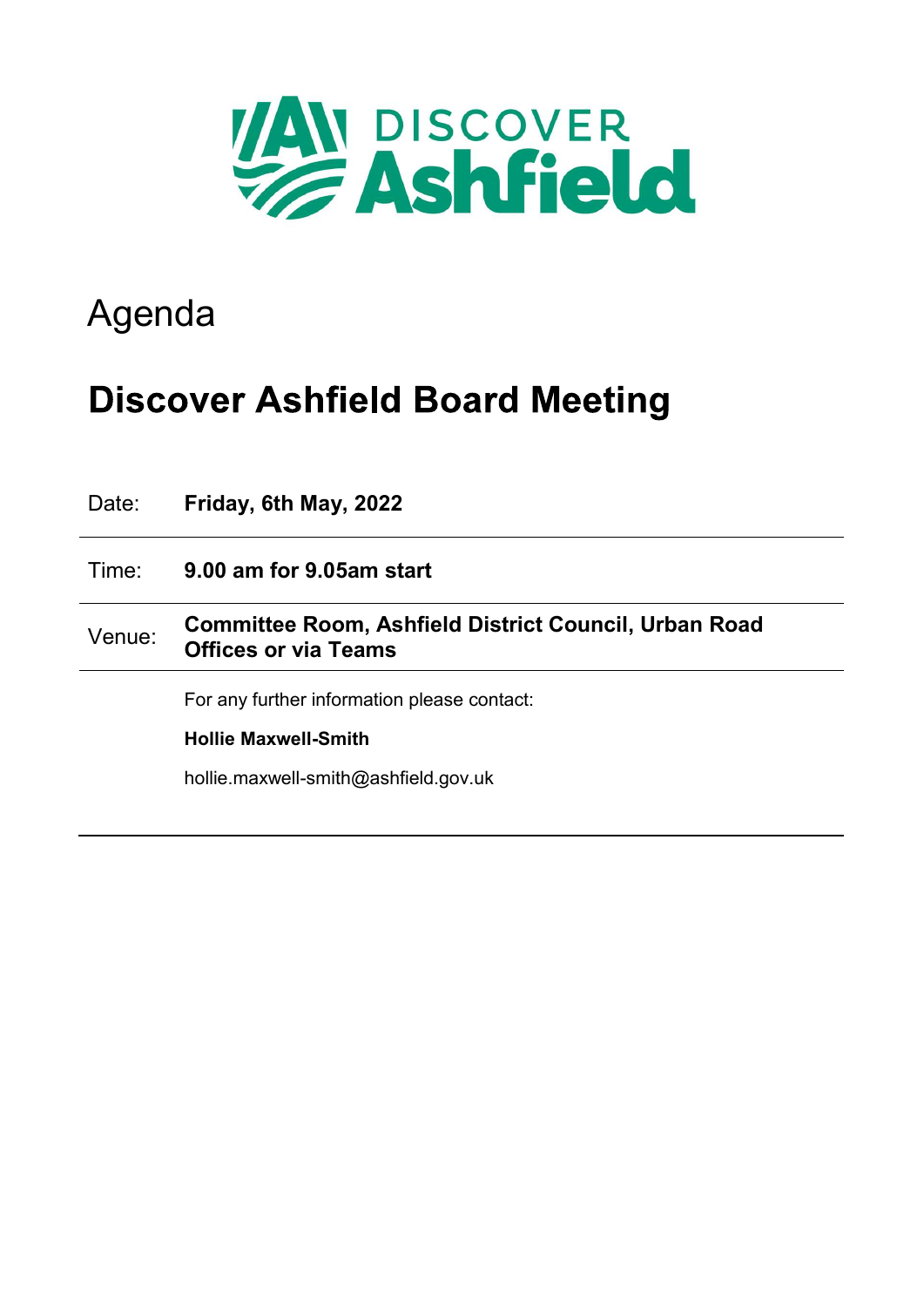## **DISCOVER ASHFIELD BOARD MEETING**

## **Attendees**

|                               | <b>Position on Board</b>                                  | Position/Organisation                                                            | Present |
|-------------------------------|-----------------------------------------------------------|----------------------------------------------------------------------------------|---------|
| Martin Rigley MBE             | <b>Chair</b> / Theme Lead -<br><b>Succeed in Ashfield</b> | Managing Director, Lindhurst Engineering                                         |         |
| <b>Louise Knott</b>           | <b>Vice Chair</b>                                         | Vice Principal, West Nottinghamshire<br>College                                  |         |
| <b>Darron Ellis</b>           | Theme Lead - More<br>to Discover                          | Historian, Sutton Living Memory Group                                            |         |
| Liz Barrett OBE               | Theme Lead - Love<br><b>Where You Live</b>                | Principal, Academy Transformation Trust<br><b>Further Education (ATTFE)</b>      |         |
| <b>Pete Edwards</b>           | Theme Lead - Be<br>Happy, Be Healthy                      | Chair, Ashfield Health and Wellbeing<br>Partnership                              |         |
| <b>Callum Parr MYP</b>        | <b>Board Member</b>                                       | Member of Youth Parliament for Ashfield                                          |         |
| Chloe O'Donnell               | <b>Board Member</b>                                       | Shopping Centre Manager, Idlewells<br><b>Shopping Centre</b>                     |         |
| <b>Christopher Baron</b>      | Substitute for Lee<br>Anderson, MP                        | Office Manager, Ashfield & Eastwood MP's<br>Office                               |         |
| <b>Claire Ward</b>            | <b>Board Member</b>                                       | Chair of Sherwood Forest Hospitals NHS<br><b>Foundation Trust</b>                |         |
| Cllr Christian Chapman        | <b>Board Member</b>                                       | Scrutiny Rep, Ashfield District Council                                          |         |
| <b>Cllr Helen-Ann Smith</b>   | <b>Board Member</b>                                       | Deputy Council Leader, Ashfield District<br>Council                              |         |
| <b>Cllr Daniel Williamson</b> | <b>Board Member</b>                                       | Annesley and Felley Parish Council                                               |         |
| <b>Cllr Matthew Relf</b>      | <b>Board Member</b>                                       | Portfolio Holder, Planning & Regen, Ashfield<br><b>District Council</b>          |         |
| David Ainsworth               | <b>Board Member</b>                                       | Locality Director of Nottinghamshire Clinical<br><b>Commissioning Group, NHS</b> |         |
| <b>Edward Johnstone</b>       | <b>Board Member</b>                                       | Assistant Principal (Development), Portland<br>College                           |         |
| Ella McManus                  | <b>Board Member</b>                                       | Mansfield & Ashfield 2020                                                        |         |
| Fiona Anderson                | <b>Board Member</b>                                       | Head of Civic Engagement, Nottingham<br><b>Trent University (NTU)</b>            |         |
| <b>Frank Horsley</b>          | <b>Board Member</b>                                       | Head of Business and Innovation, D2N2                                            |         |
| lan Bond                      | <b>Substitute for Peter</b><br>Gaw                        | Director of Learning, Inspire: Culture,<br>Learning and Libraries                |         |
| Julia Terry                   | <b>Board Member</b>                                       | Development Worker, Transforming Notts<br>Together                               |         |
| Kathryn Stacey                | <b>Board Member</b>                                       | Chief Executive, Citizens Advice Ashfield                                        |         |
| Lee Anderson, MP              | <b>Board Member</b>                                       | MP for Ashfield and Eastwood                                                     |         |
| Mark Spencer, MP              | <b>Board Member</b>                                       | MP for Sherwood                                                                  |         |
| <b>Mark Clifford</b>          | Substitute for Viki<br>Dyer                               | Department of Work and Pensions                                                  |         |
| Melanie Phythian              | <b>Observer</b>                                           | Towns Fund Policy Advisor, Cities & Local<br><b>Growth Unit</b>                  |         |
| Peter Gaw                     | <b>Board Member</b>                                       | Chief Executive Officer, Inspire: Culture,<br>Learning and Libraries             |         |
| <b>Robert Orgill</b>          | <b>Board Member</b>                                       | Property Manager EMEA, Rolls Royce<br>Being replaced                             |         |
| <b>Simon Martin</b>           | <b>Board Member</b>                                       | Vice Principal, Academy Transformation                                           |         |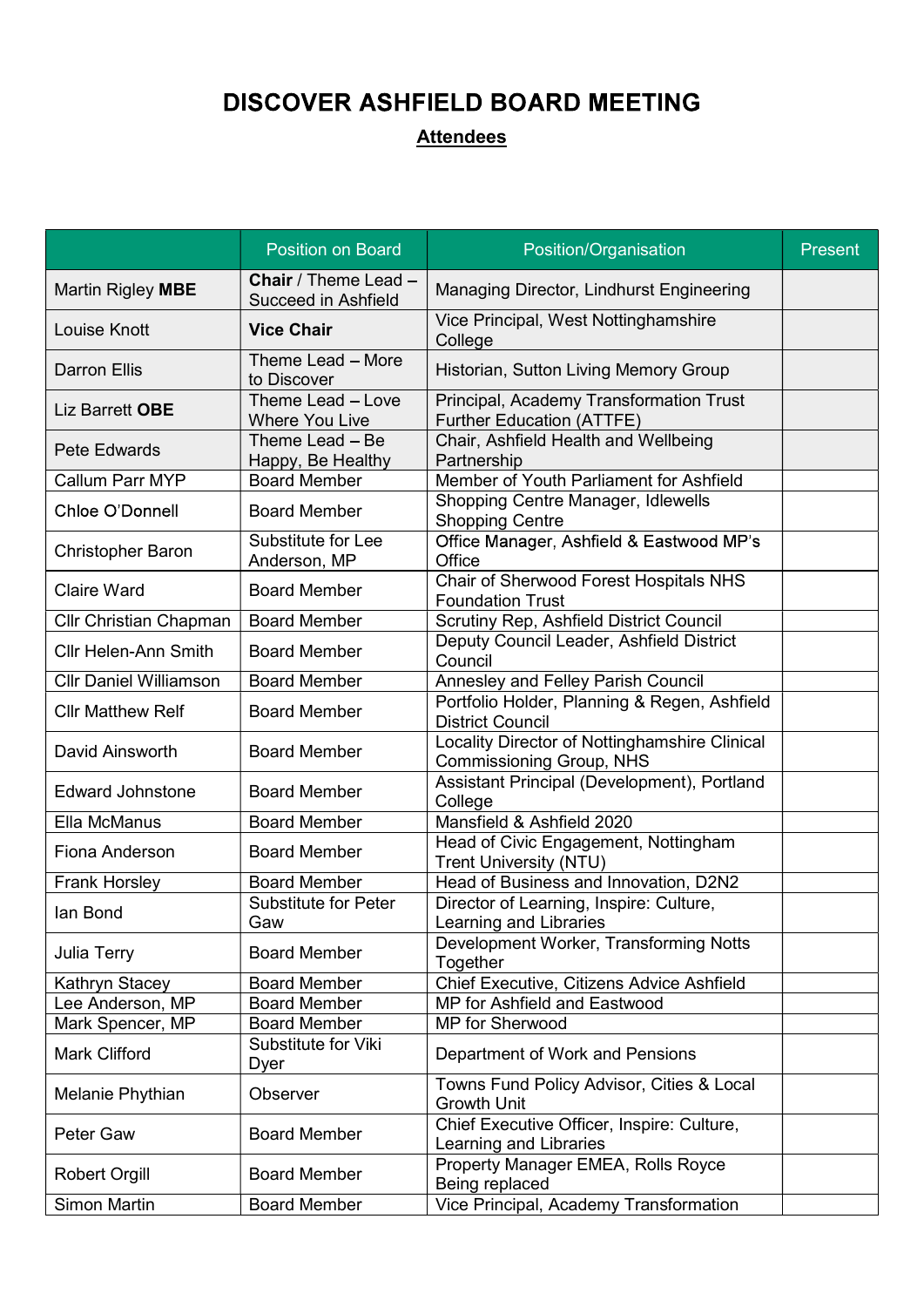|                             |                                   | <b>Trust Further Education (ATTFE)</b>                                       |  |  |  |  |
|-----------------------------|-----------------------------------|------------------------------------------------------------------------------|--|--|--|--|
| <b>Scott Barlow</b>         | <b>Board Member</b>               | Director, Barlows Butchers                                                   |  |  |  |  |
| Teresa Jackson              | <b>Board Member</b>               | Chief Officer, Ashfield Voluntary Action                                     |  |  |  |  |
| Theresa Hodgkinson          | <b>Board Member</b>               | Chief Executive, Ashfield District Council                                   |  |  |  |  |
| Viki Dyer                   | <b>Board Member</b>               | District Operations Lead, Department of<br><b>Work and Pensions</b>          |  |  |  |  |
| Andrea Stone                | <b>Supporting Officer</b>         | Health and Wellbeing Manager, Ashfield<br><b>District Council</b>            |  |  |  |  |
| <b>Alastair Blunkett</b>    | <b>Observer</b>                   | Service Manager for Neighbourhoods and<br>Environment                        |  |  |  |  |
| <b>Christine Sarris</b>     | <b>Supporting Officer</b>         | Assistant Director - Planning and<br><b>Regulatory Services</b>              |  |  |  |  |
| <b>Hollie Maxwell-Smith</b> | <b>Supporting Officer</b>         | DA Project Officer, Ashfield District Council                                |  |  |  |  |
| <b>Katherine Green</b>      | <b>Supporting Officer</b>         | Senior Communications Officer, Ashfield<br><b>District Council</b>           |  |  |  |  |
| <b>Lindsey Kenworthy</b>    | Secretary / Supporting<br>Officer | Executive Project Officer, Ashfield District<br>Council                      |  |  |  |  |
| <b>Matthew Neal</b>         | <b>Supporting Officer</b>         | Service Director of Investment and Growth,<br>Nottinghamshire County Council |  |  |  |  |
| <b>Paul Crawford</b>        | <b>Supporting Officer</b>         | Senior Regeneration Officer, Ashfield<br><b>District Council</b>             |  |  |  |  |
| <b>Sarah Daniel</b>         | <b>Supporting Officer</b>         | Service Manager for Place and Wellbeing,<br><b>Ashfield District Council</b> |  |  |  |  |
| <b>Tracey Bird</b>          | <b>Supporting Officer</b>         | Health and Wellbeing Officer, Ashfield<br><b>District Council</b>            |  |  |  |  |
| <b>Trevor Middleton</b>     | <b>Supporting Officer</b>         | Town Centres and Markets Manager,<br><b>Ashfield District Council</b>        |  |  |  |  |
|                             |                                   |                                                                              |  |  |  |  |
| In Attendance               |                                   |                                                                              |  |  |  |  |
| Jo Bradley                  | Presenting                        | <b>YMCA</b>                                                                  |  |  |  |  |
| Helena Hansen-Fure          | Presenting                        | <b>Kinver Business</b>                                                       |  |  |  |  |
| Jon Fearon                  |                                   | <b>WNC</b>                                                                   |  |  |  |  |